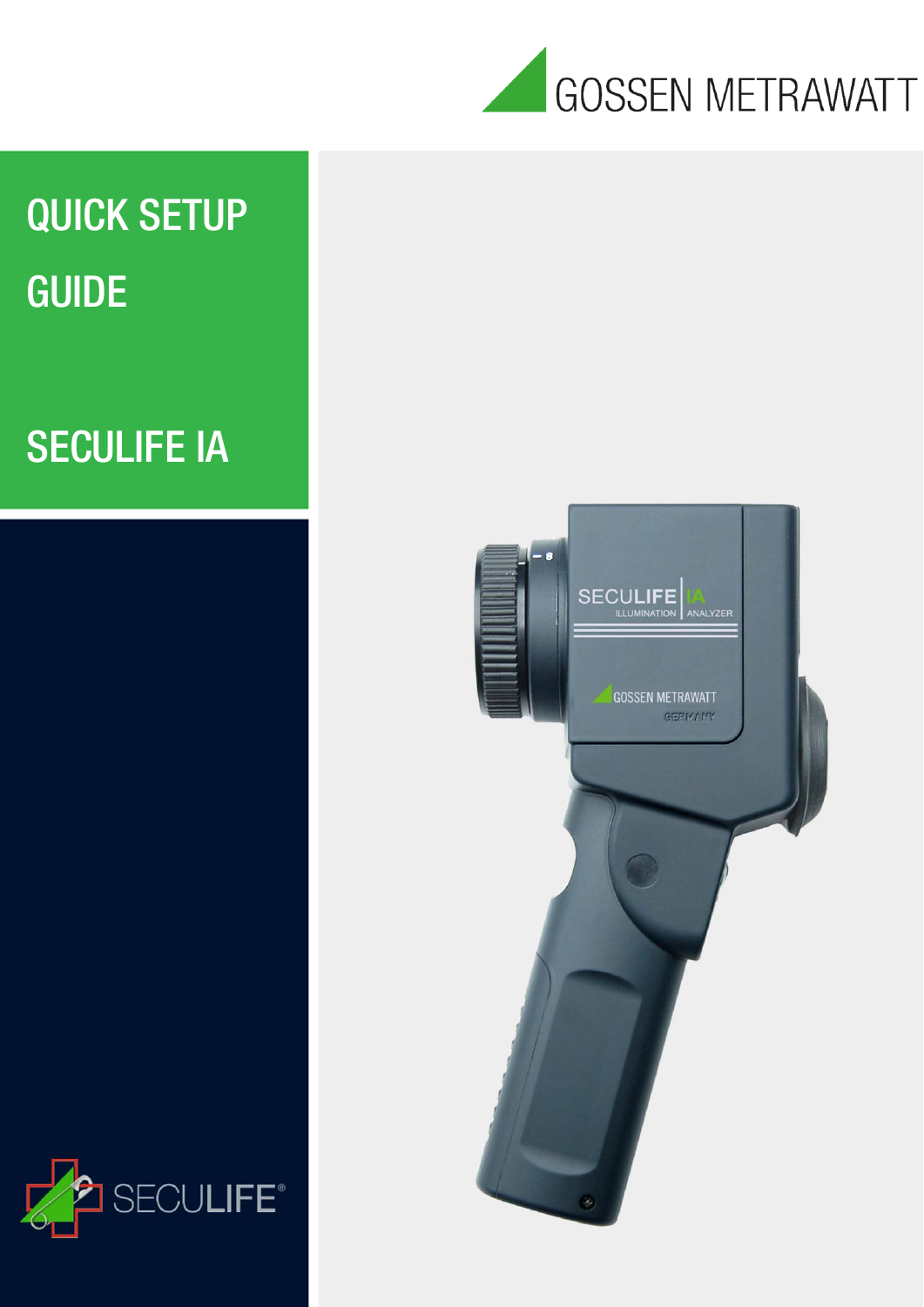The SECULIFE IA is a high-precision measuring instrument with a measuring angle of 1°. Luminance measurements at distances of 1 meter to infinity can be performed with the instrument. The SECULIFE IA features mirror reflex optics with a 15° field of view, a sharply marked 1° measuring circle at the center and a focusing mechanism.

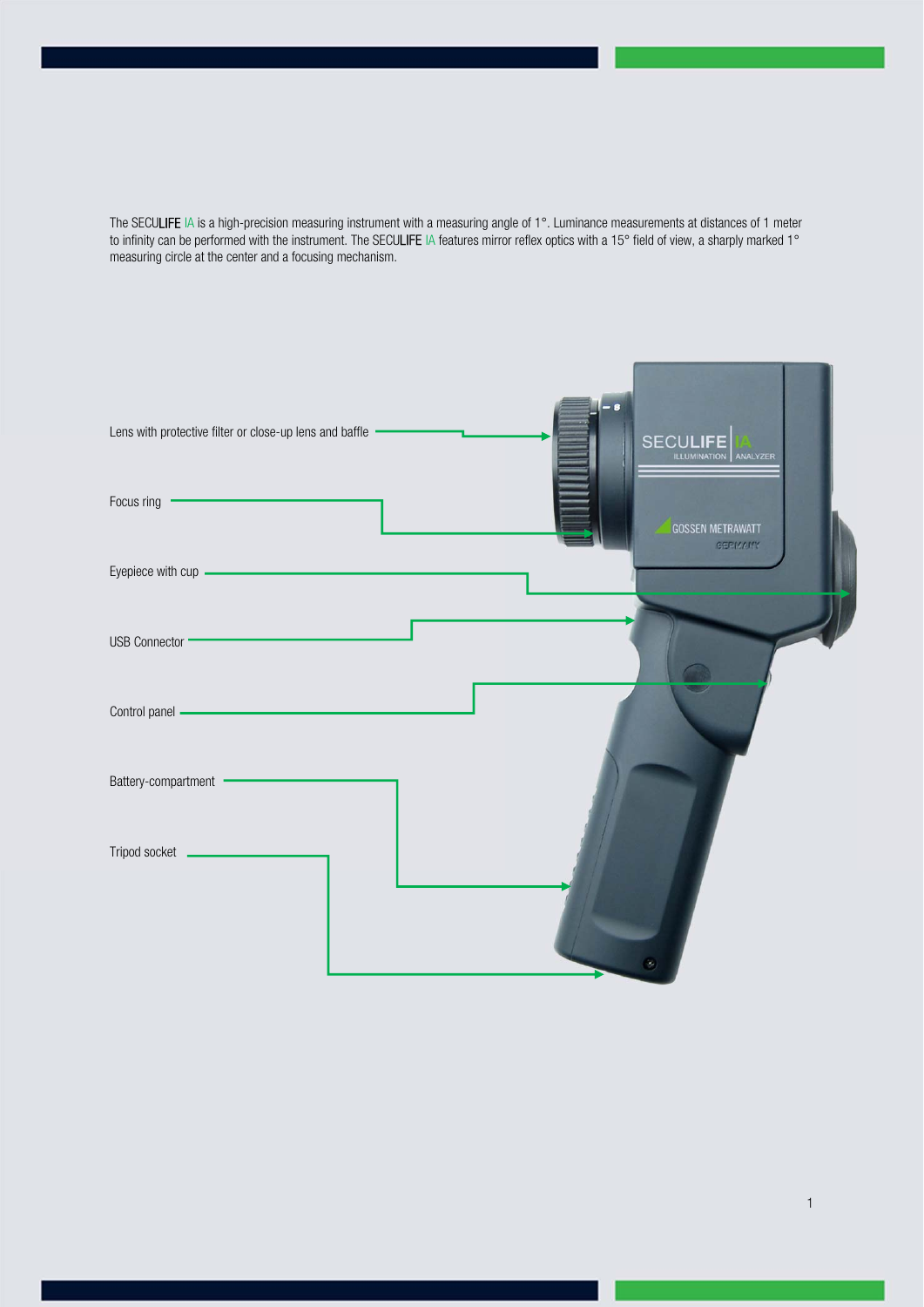Your SECULIFE IA will be delivered in an aluminum case, including USB-Cable, Battery, GLUX2 Software for Data recording and the Instruction book.









Carrying strap



Probe for contact measurement incl. Adapter disc Reflectance standard for indirect illuminance measurement

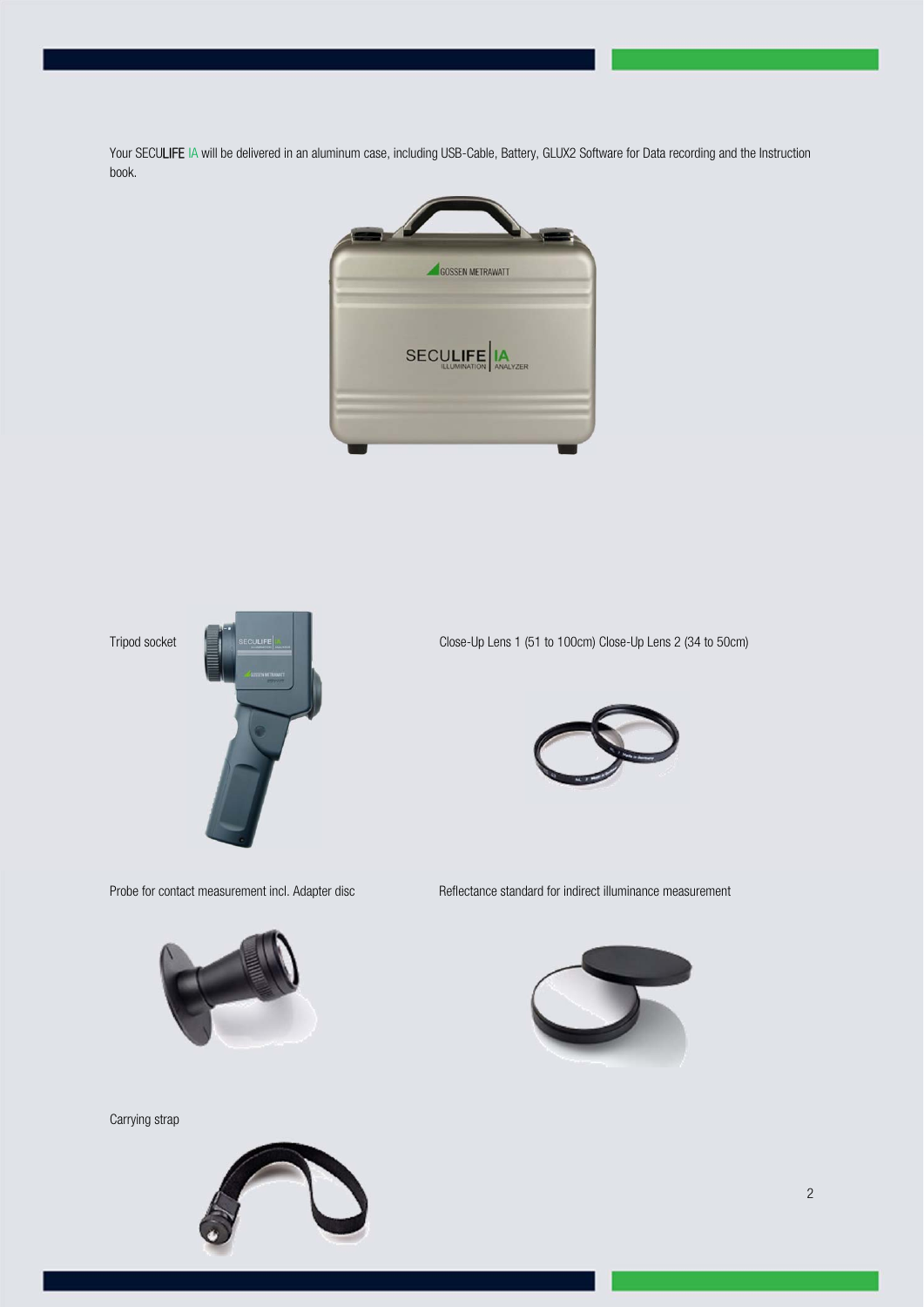The display panel and its elements

1 Memory location display 2 Measured value and memory display 3 Unit of measure 4 Symbol for correction factors 1 and 2 5 Difference symbol 6 Ratio symbol 7 Percentage deviation symbol 8 Calculated value, memory group 9 Plus or minus sign for calculated value 10 Low battery warning display 11 USB indicator 12 Measuring function 13 Correction factor function 14 Measured value memory function 15 Ratio function 16 Percentage deviation function 17 Difference function



The SECULIFE IA is equipped with a multiinformation display which can show you various informations. With only five function keys on the keypad you are able to perform all measurements.

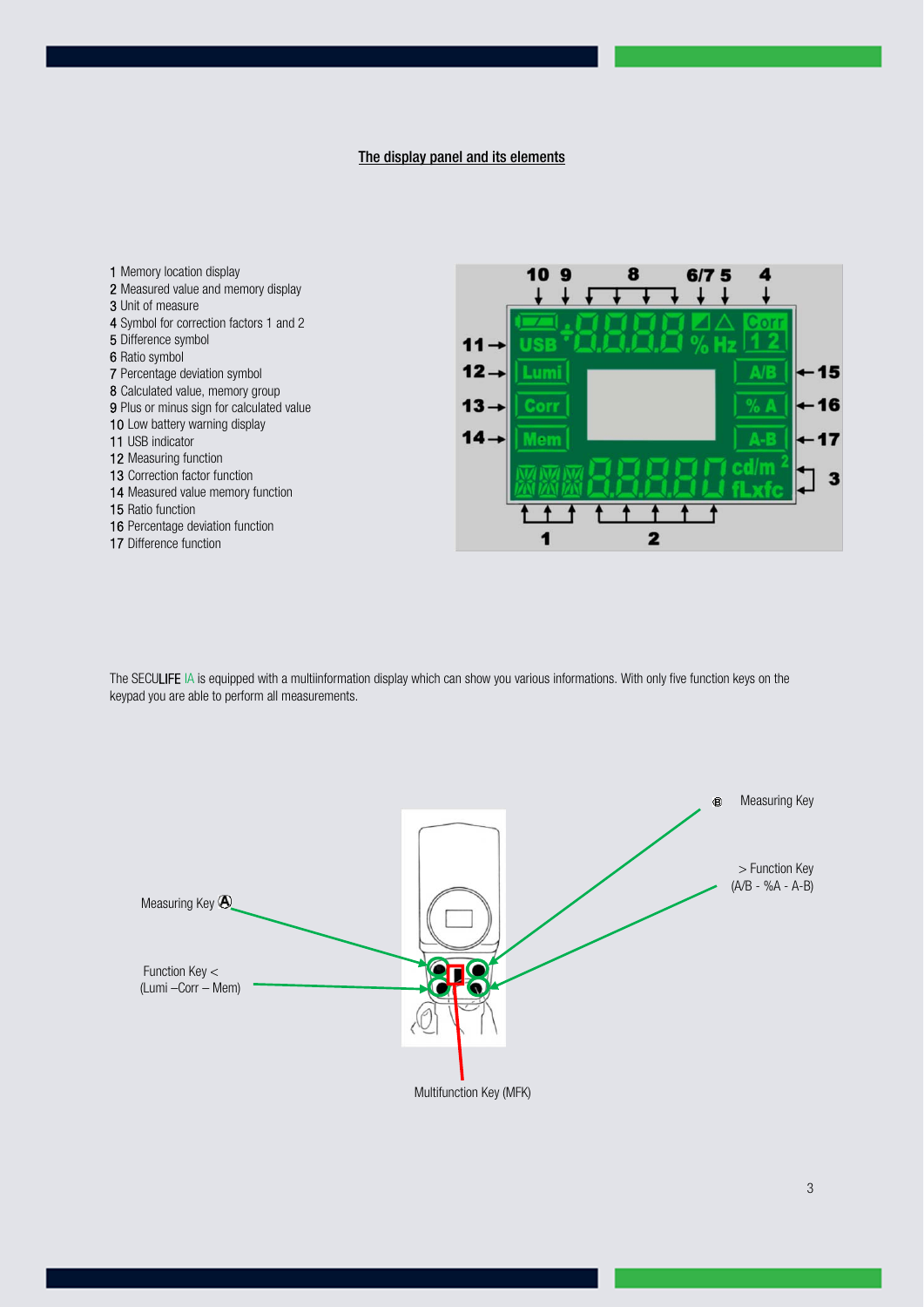### Start up

#### Inserting the Batteries

The battery compartment is located at the front of the grip. Push the battery compartment cover in the grip down. Remove the battery holder with the help of the tab. Replace the batteries assuring correct polarity (+ and -). Insert the battery holder into the instrument and close the battery compartment with its cover.

Approximately 5000 measurements can be performed with a new set of batteries. Attention: Use new batteries only in accordance with IEC LR6 (2 ea. 1.5 V, AA).

#### Self-Test

After inserting the batteries, the microcomputer executes a self-test. All of the elements included in the display panel appear at the display during this test. The display test can be aborted by pressing any key.

#### Battery Indicator

The SECULIFE IA requires two 1.5 V AA batteries (alkaline manganese). The capacity display indicates the current battery power level. Measured values are retained in memory when the batteries are changed.

 $\bullet$   $\bullet$   $\bullet$  The batteries are fully charged.

 $=$  The batteries are partially discharged – be prepared to replace them.

 $=$  The batteries are depleted and must be replaced as soon as possible.

#### The Protective Filter

Screw the included protective filter or one of the close-up lenses or the attachment for contact measurements (optional accessory) onto the lens of your SECULIFE IA. Either the protective filter, a close-up lens or the attachment for contact measurements (optional accessory) must always be used.







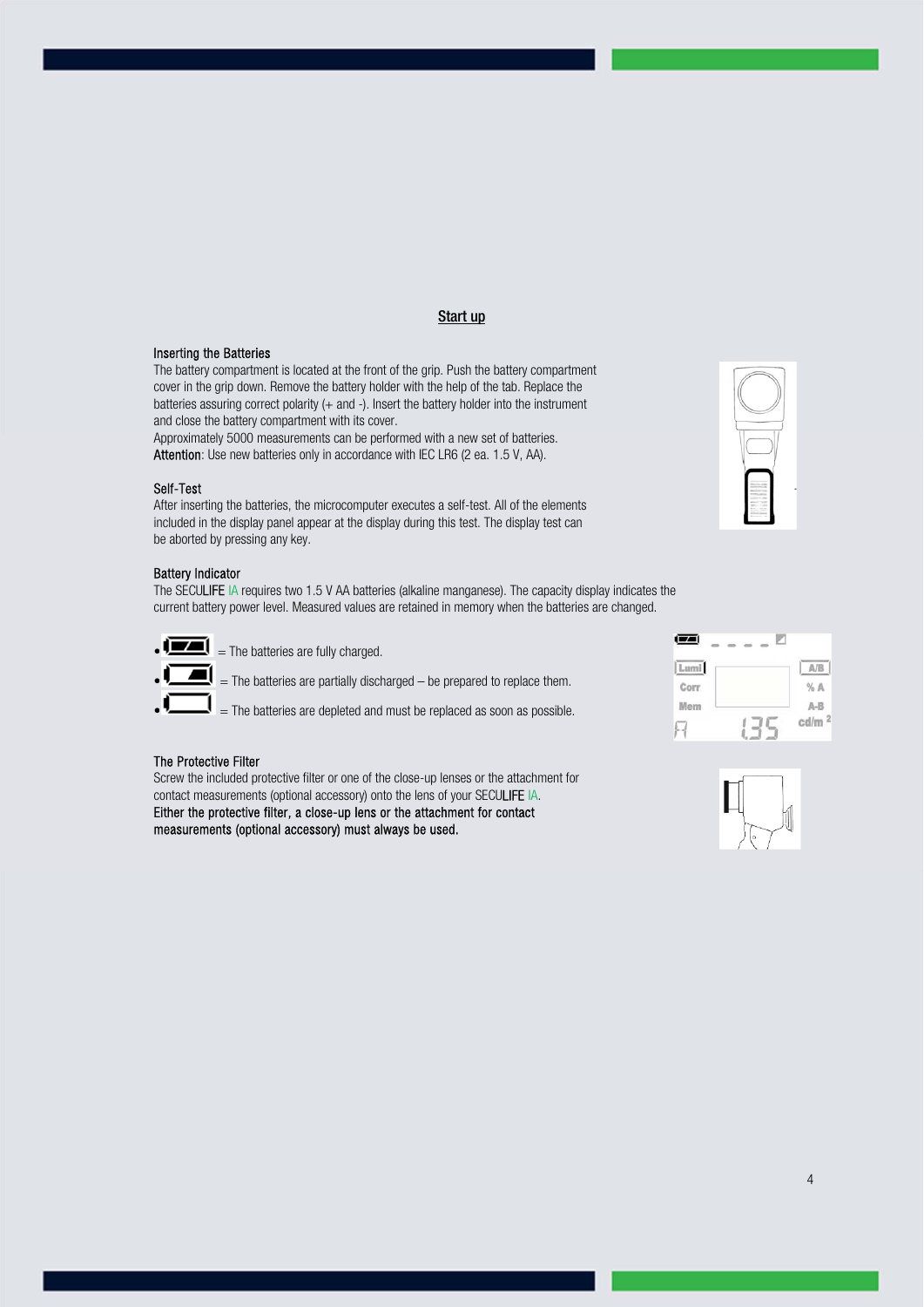# Distance Measurement

 Warning: Do not perform measurements with the instrument pointed towards sun. Eye damage may result, and the light sensor could be damaged as well.



Press the  $\bigodot$  key to select the Lumi function.

Look through the eyepiece on the SECULIFE IA, and sharply focus your measuring field with the focusing mechanism at the lens.

Now align the measuring circle reflected into the viewfinder to the point to be measured. This point should be uniformly illuminated, and as large as possible relative to the measuring circle.

Press the  $\bigcircled{A}$  key and read the measured value.

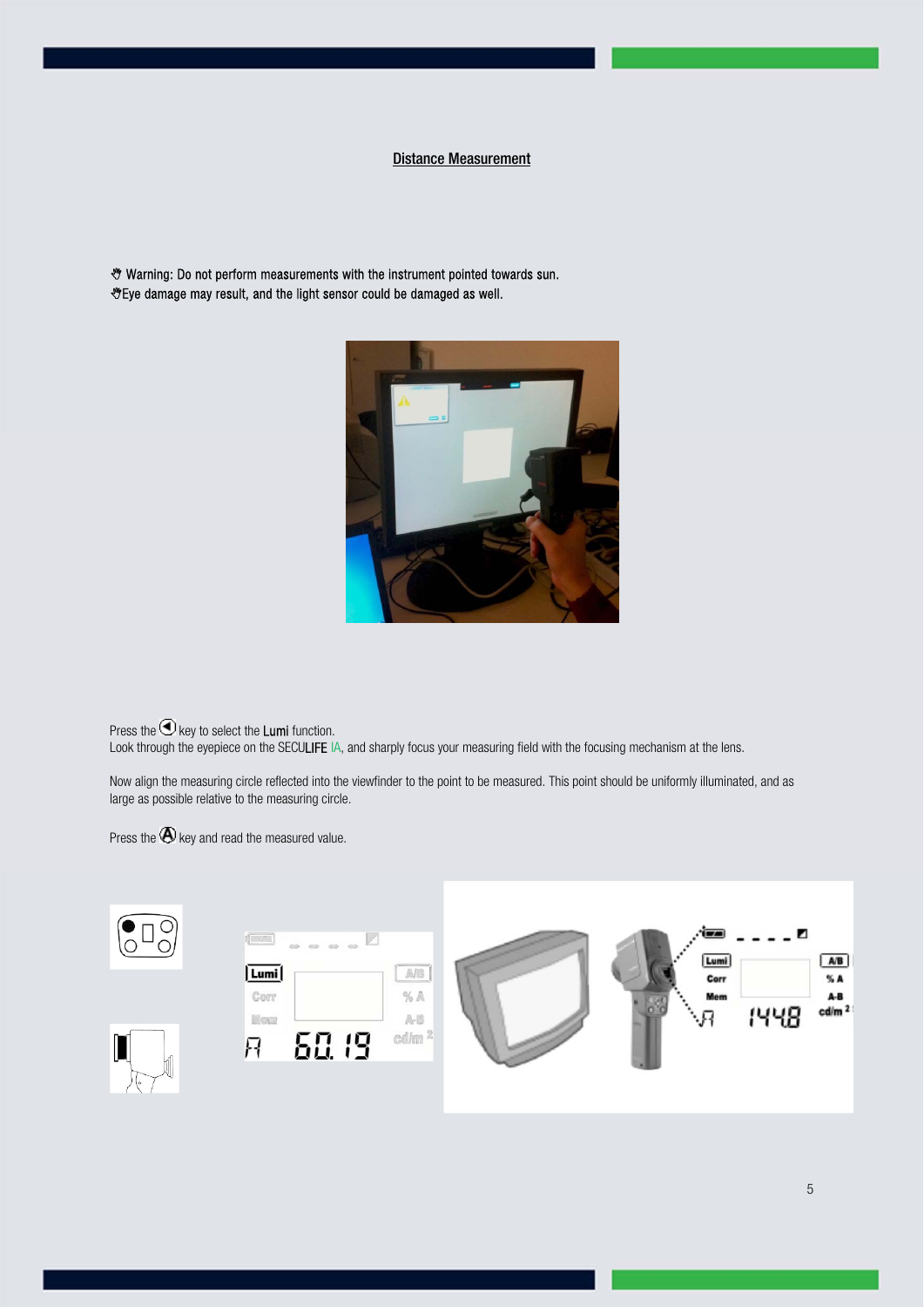# Contact Measurement



Press the  $\bigodot$  key to select the Lumi function.

Look through the eyepiece on the SECULIFE IA, and sharply focus your measuring field with the focusing mechanism at the lens. Now align the measuring circle reflected into the viewfinder to the point to be measured. This point should be uniformly illuminated, and as large as possible relative to the measuring circle.

Press the  $\bigcircled{A}$  key and read the measured value.

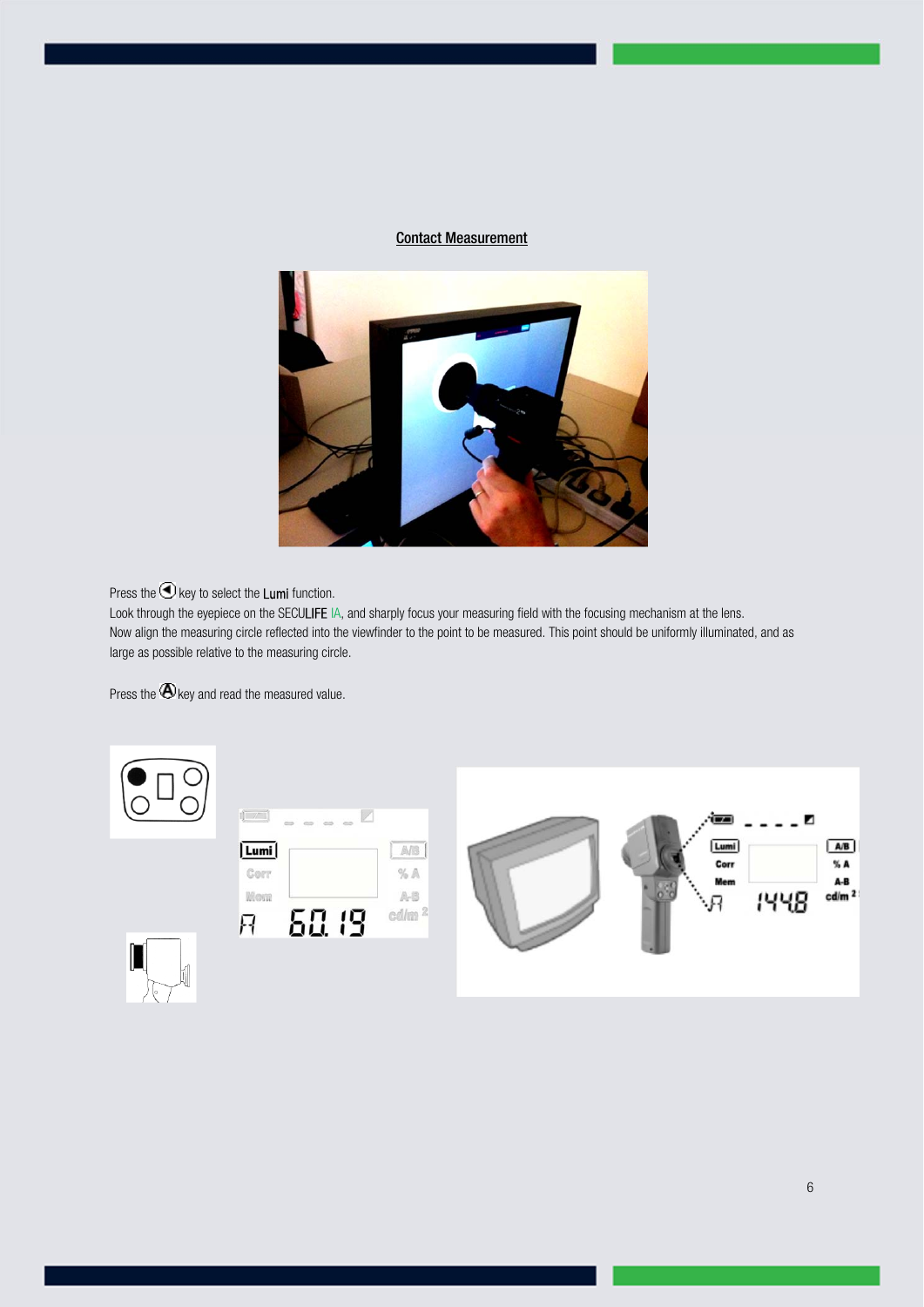# **Memory Functions**

In addition to its display memory, the SECULIFE IA is also equipped with a measured value memory with 1000 memory locations. This function allows you to perform measurements on-site, and to read them out at a later point in time. Stored values are retained when the instrument is switched off, as well as when the batteries are replaced.



# Saving Measured Values (basic function):

Press the  $\bigodot$  key to select the **Mem** function.

- 1. Perform measurement as described in **Distance Measurement**
- 2. The display value is saved to memory by pressing the  $\bigcircled{B}$  key. STO (stored) appears briefly at the memory location display.

Each additional stored value is saved to the next successive memory location and is assigned the next consecutive location number. FULL appears at the display when measured value memory is full.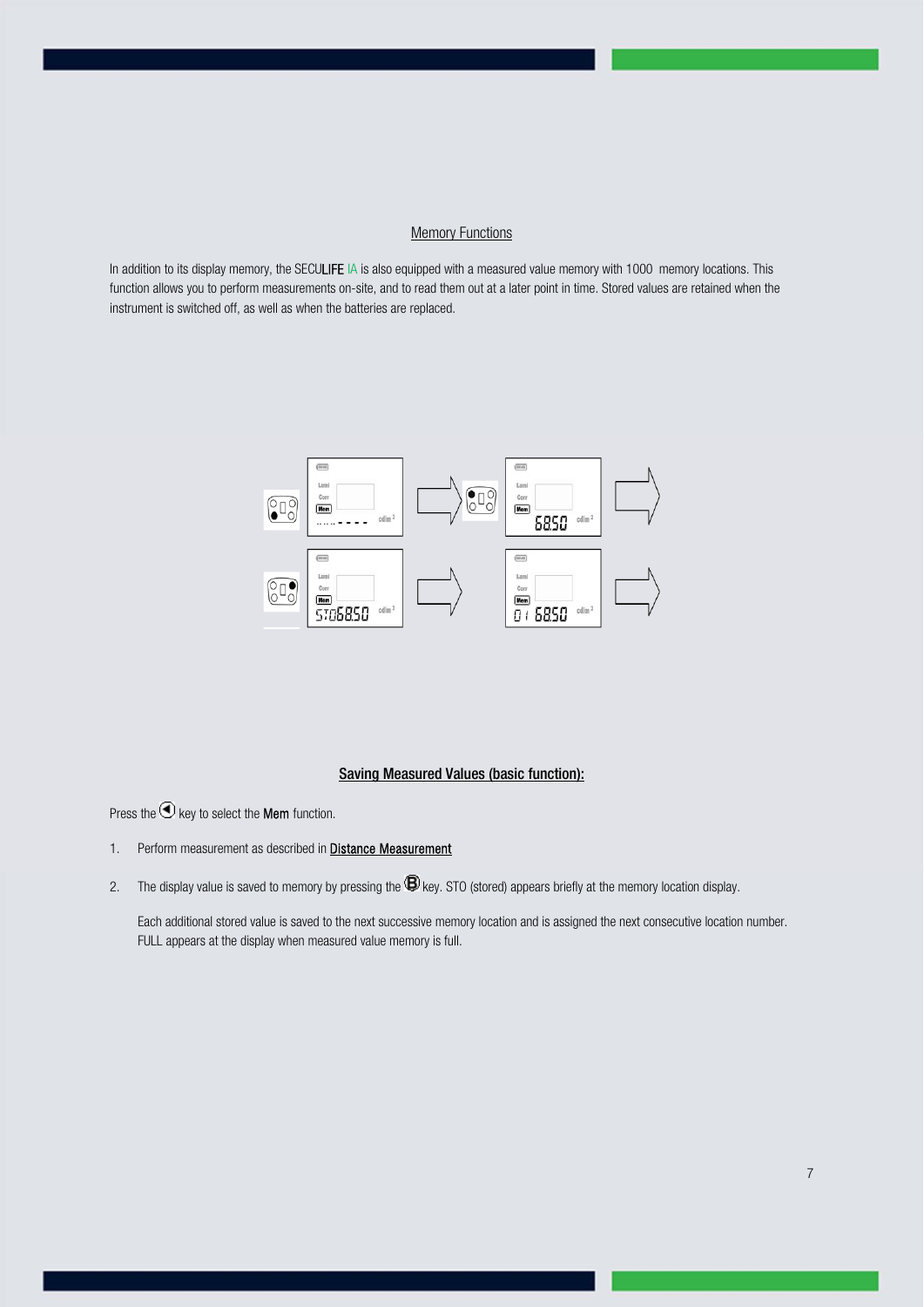# Editing Measured Values (Mem Edit):

Stored measured values can be overwritten with the Mem function.

- Select the memory location to be edited with the MFK.
- Press the  $\bigoplus$  key in order to freeze the memory location. "Edit" and the selected memory location is shown in the display Indicating that you are up to overwrite the current mem-cell
- Acquire the new measured value as described in section **Distance Measurement**.
- The display value is saved to memory by pressing the  $\bigcircled{B}$  key.
- The memory location display jumps to the last stored measured value.



#### Clearing Memory:

Measured value memory can be cleared with the Mem function.

The entire measured value memory is cleared by simultaneously pressing and holding the  $\Phi$  and  $\Phi$  keys for at least 2 seconds. CLR appears at the display in order to acknowledge that memory has been cleared "-----" appears once again at the memory location display.

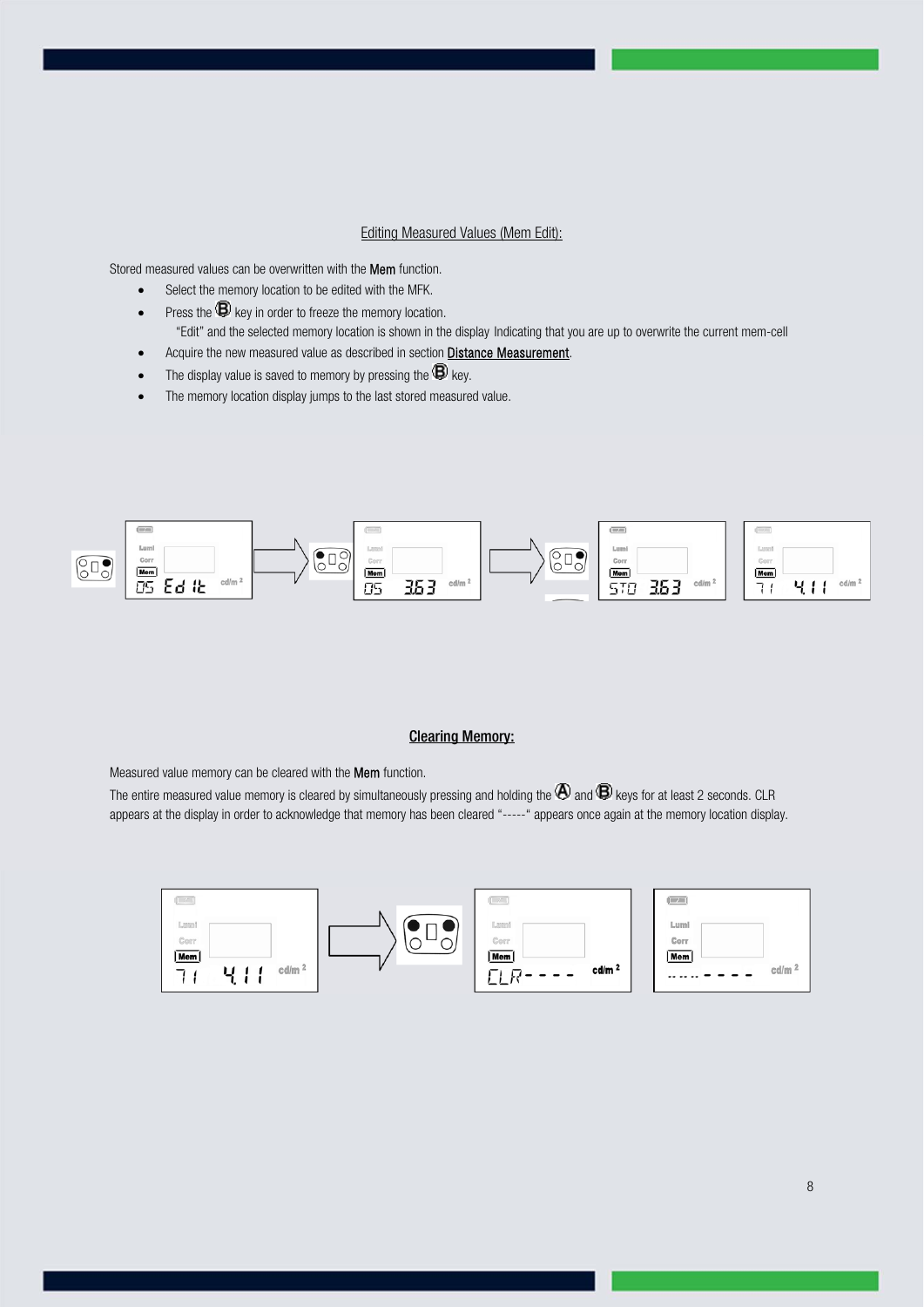#### Illuminance measurement

The reflectivity of ceilings, walls and floors can be measured with the SECULIFE IA in combination with the reflection standard (optional accessory). Estimations made with reflection or gloss panels are thus eliminated.



The reference value is measured against the reflection standard by pressing the  $\bigcirc$  key in order to ascertain reflectivity. Further measurements executed with the  $\bigoplus$  key indicate deviation as a percentage at the upper portion of the display.

#### **Setting Correction Factors:**

As many as two different correction factors can be entered to the SECULIFE IA. As default values, Corr1 is set to a factor of 1.000 (no correction) and Corr2 to a factor of 3.142.

$$
\left(\begin{array}{ccc}\n\epsilon^{(1x)} & \epsilon & \epsilon^{(1x)} \\
\hline\n\end{array}\right) \quad E = \pi^* L
$$

The factor 3.142 is the relationship between illuminance (E) and luminance (L) for a perfect reflecting diffuser.

Press the  $\bigodot$  key to select the Corr function.

- Select the desired correction factor with the MFK (visible at the top of the display).
- While setting the factor, any measured value shown in the display is correspondingly adjusted (visible at the bottom of the display).
- You can switch back and forth between correction factors 1 and 2 with the  $\bigcirc$  key.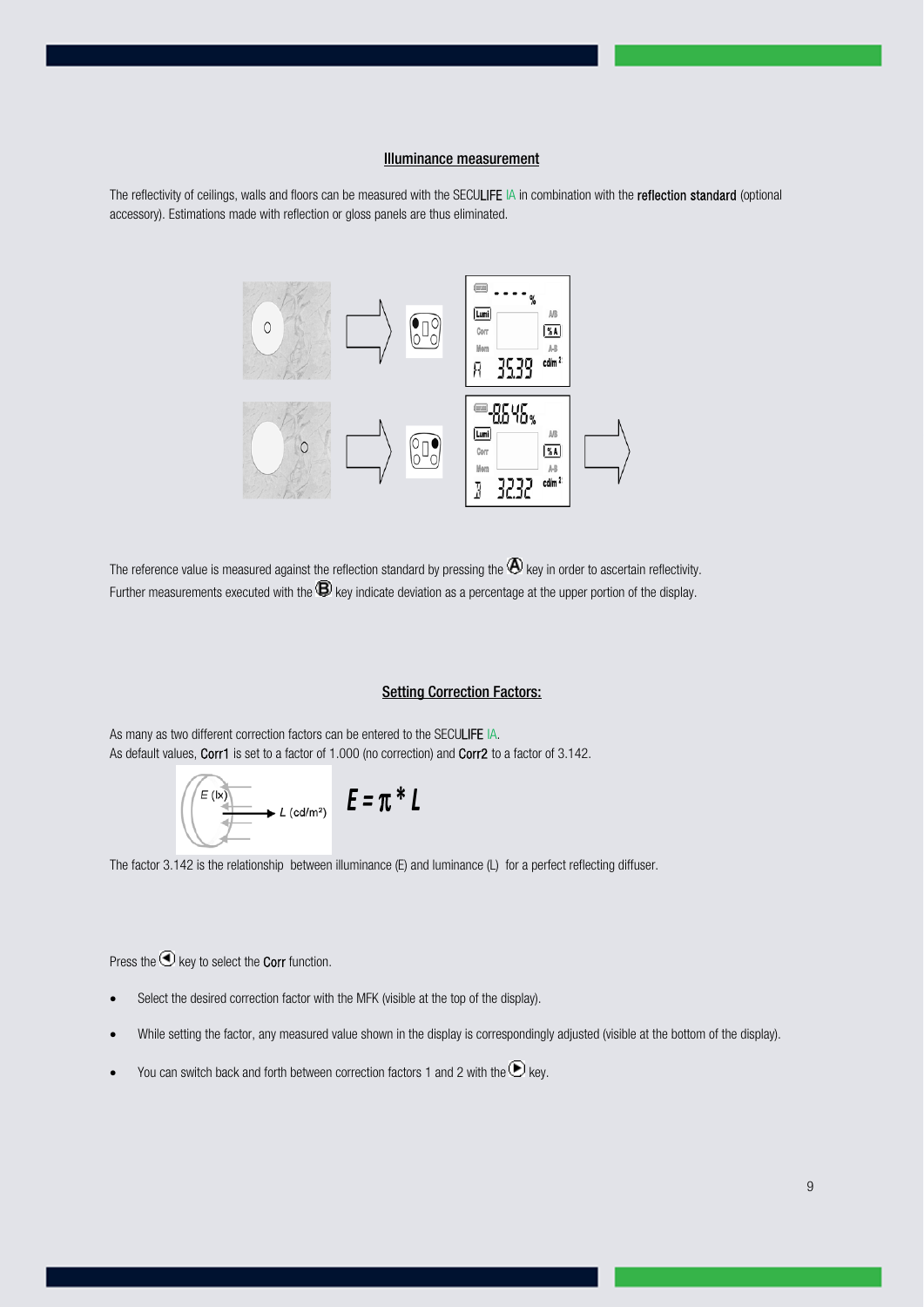#### Qubyx (PerfectLum) Software: Calibration of high demanding professional displays

The SECULIFE IA is integrated into the software and can be used for comprehensive testing and automatic adjustment of medical monitors, in order to assure constant and consistent image reproduction.

PerfectLum include a medical monitor QA application which checks displays for conformity with medical standards such as AAPM TG18, DIN 6868-57, DIN 6868-157, JESRA X-0093 and IEC 62563-1.







- 1. Power on the workstation with all display(s) attached that you intend to use.
- 2. Check if the screen settings are correctly configured.
- 3. Ensure that the screen resolution is set to the native resolution of the display with color quality of 32 bit "true color" or higher.
- 4. Ensure that the correct graphics card display driver is installed.
- 5. Repeat these checks for each display attached to your system.

Important! Before commencing the installation process, please make sure that the USB photometer is NOT connected. The photometer will be added later, after PerfectLum is successfully installed.